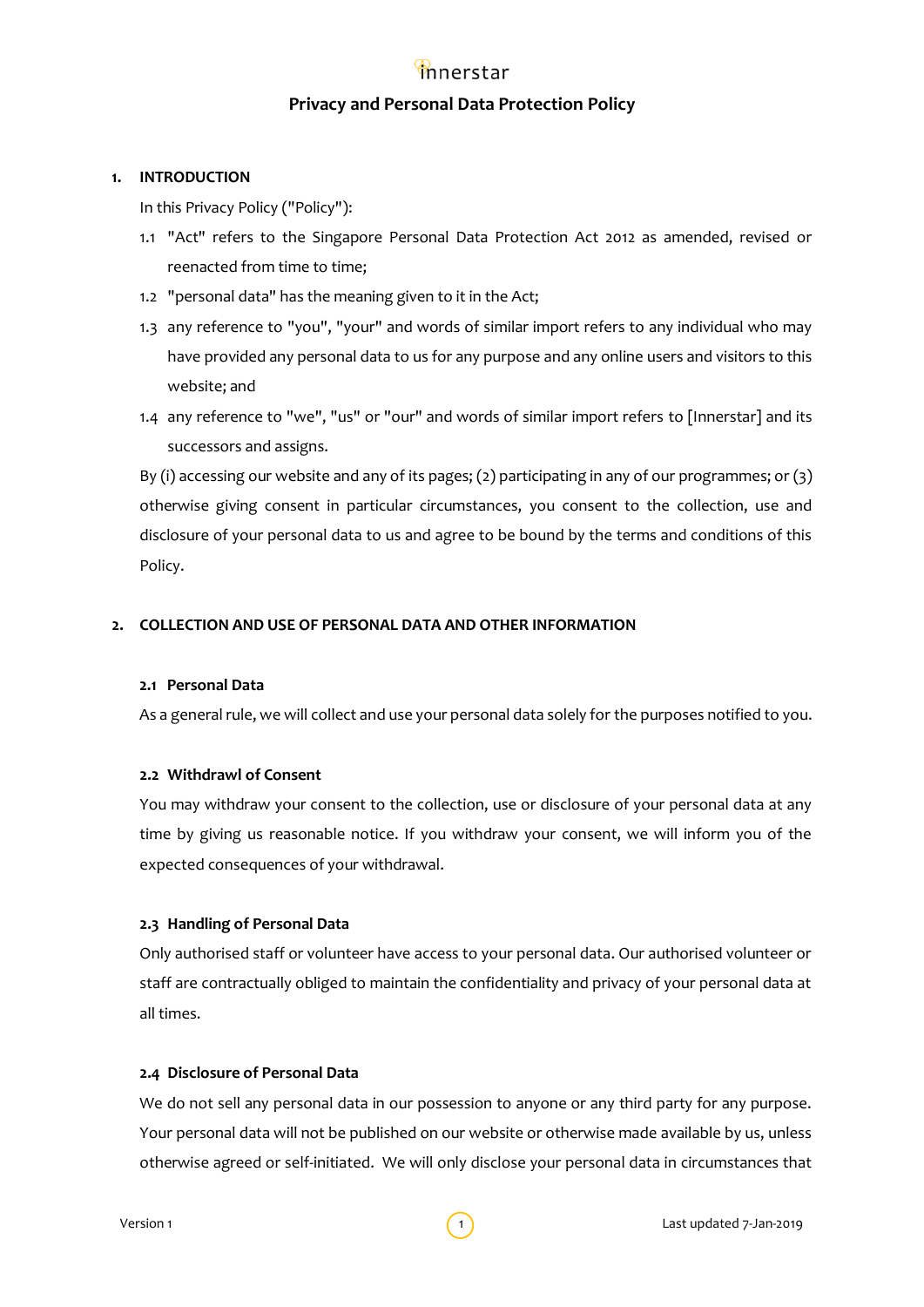## **Privacy and Personal Data Protection Policy**

have been specifically notified to you or otherwise only in limited circumstances such as to government departments, statutory boards, regulatory or law enforcement agencies or in accordance with the applicable laws.

## **2.5 Compliance of Third Parties**

In the event that we may be required to share your personal data with any third party we will notify you beforehand and obtain your consent.

Without prejudice to the foregoing, our website may contain links to other websites which are outside our control and are not covered by this Policy. If you access other websites using the links provided, the operators of these websites may collect information from you which will be used in accordance with their privacy policy, which may differ from ours.

## **2.6 Security Measures in Place to Protect Personal Data**

We endeavor to take precautions to ensure that the information you have provided is protected against unauthorised or unintended use, access or disclosure. Nevertheless, we do not warrant the security of your personal data transmitted to us using our website and Internet and online services. This is because you accept the risks that any of your personal data transmitted to or received by us using our website, and Internet and online services may still be accessed and/or disclosed by unauthorised third parties.

## **2.7 Aggregate Data and cookies**

We may use cookies to identify you from other users on our website. These cookies may include session cookies to track your interactions from page to page and in order to store your selected inputs so you are not constantly asked for the same information. (A cookie is a small file of letters and numbers that we store on your browser or the hard drive of your computer or device.) You can block or deactivate cookies in your browser settings. By continuing to use our website, you are agreeing to the use of cookies on the website as outlined above.

#### **2.8 Web analytics by Google Analytics**

Our website may contain web analytic services provided by Google Analytics. This means that when you visit our website, a cookie will be stored on your computer or mobile device, except when your browser settings do not allow for such cookies.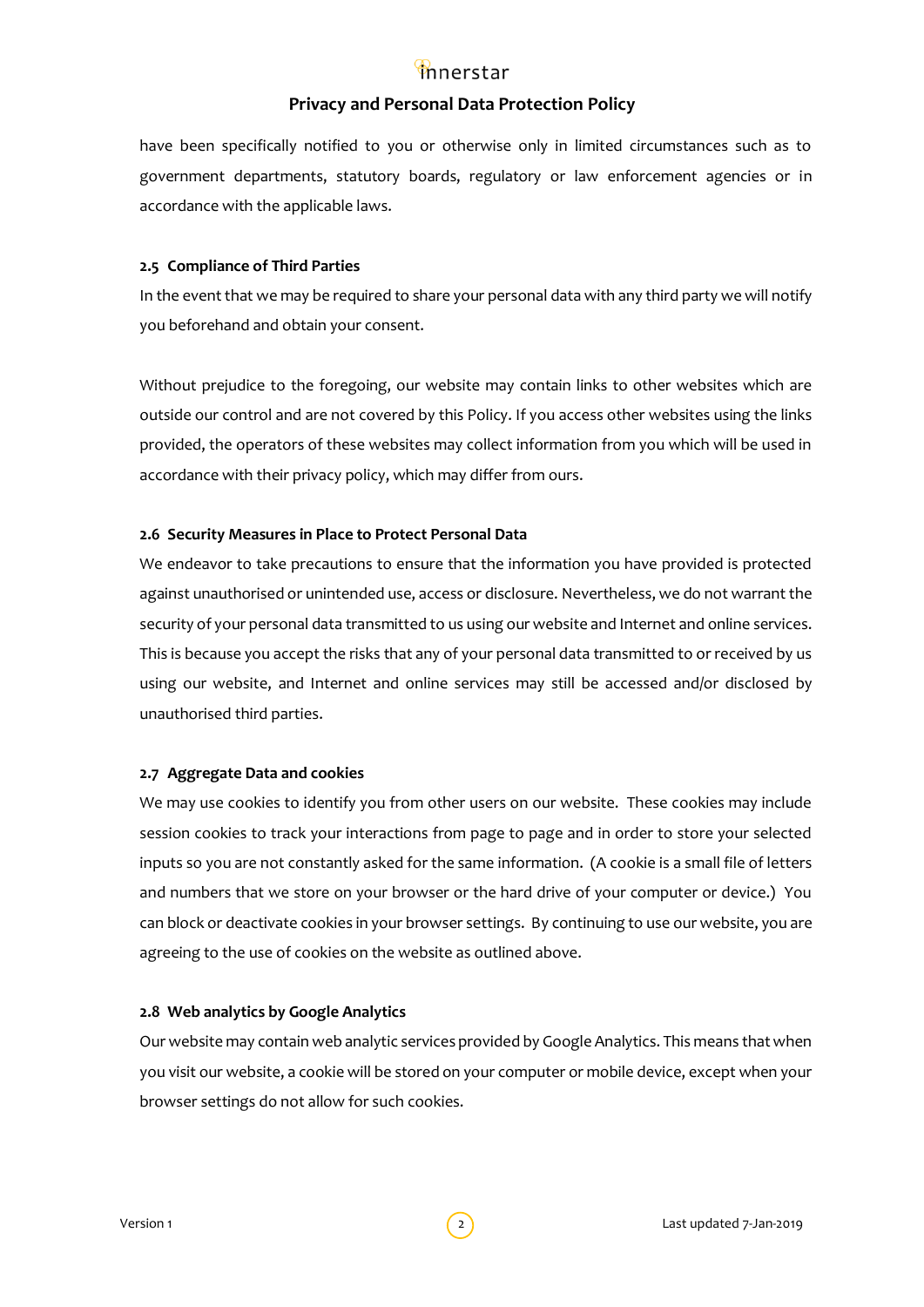## **Privacy and Personal Data Protection Policy**

Google Analytics acts as our agent, which means that we solely determine the purposes for which the data is being used. You can find out more about the relationships between Google Analytics and us in the Google Analytics' privacy policy.

If you do not wish information about your behaviour at our website or any mobile or web-based applications being collected and assessed by Google Analytics, you can install the Google Analytics opt-out browser add-on.. The browser add-on is available for most modern browsers. The Google Analytics opt-out browser add-on does not prevent information from being sent to the website itself or in other ways to web analytics services.

#### **3. RESPONSIBILITY TO SAFEGUARD PERSONAL DATA USING THE WEBSITE**

#### **3.1 You are also responsible for safeguarding your personal data when you use our website**

It is important that you do your part to ensure that any personal data provided to us via our website, email or any other channels of communication are done in a safe and secure manner. We will not be liable to you for any losses, damages, expenses, costs (including legal costs) and charges (whether direct or indirect, foreseeable or unforeseeable, special or consequential or economic loss) incurred or suffered by you arising out of you sending email messages containing your personal data to us over the Internet or for any error, fraud, forgery, system failure or anything beyond our control or in connection with your failure to adhere to the terms and conditions herein and the terms and conditions of access to our website under and/or your failure to follow the above recommended security measures.

#### **4. ACCESS TO PERSONAL DATA**

Under the Act, you have the right of access to your personal data in our possession or under our control or information which may have been used or disclosed by us within a year before the date of your request. Your request for access must be made to us in writing and is subject to the payment of any fees that we may prescribe.

## **5. CORRECTION OF PERSONAL DATA**

If you have any reason to believe that any personal data which you have provided to us is inaccurate, incorrect, incomplete or not updated, you may write to us. We will, after using reasonable efforts to verify the authenticity of the request, promptly update your records accordingly within seven (7) working days from the date of receipt of your request.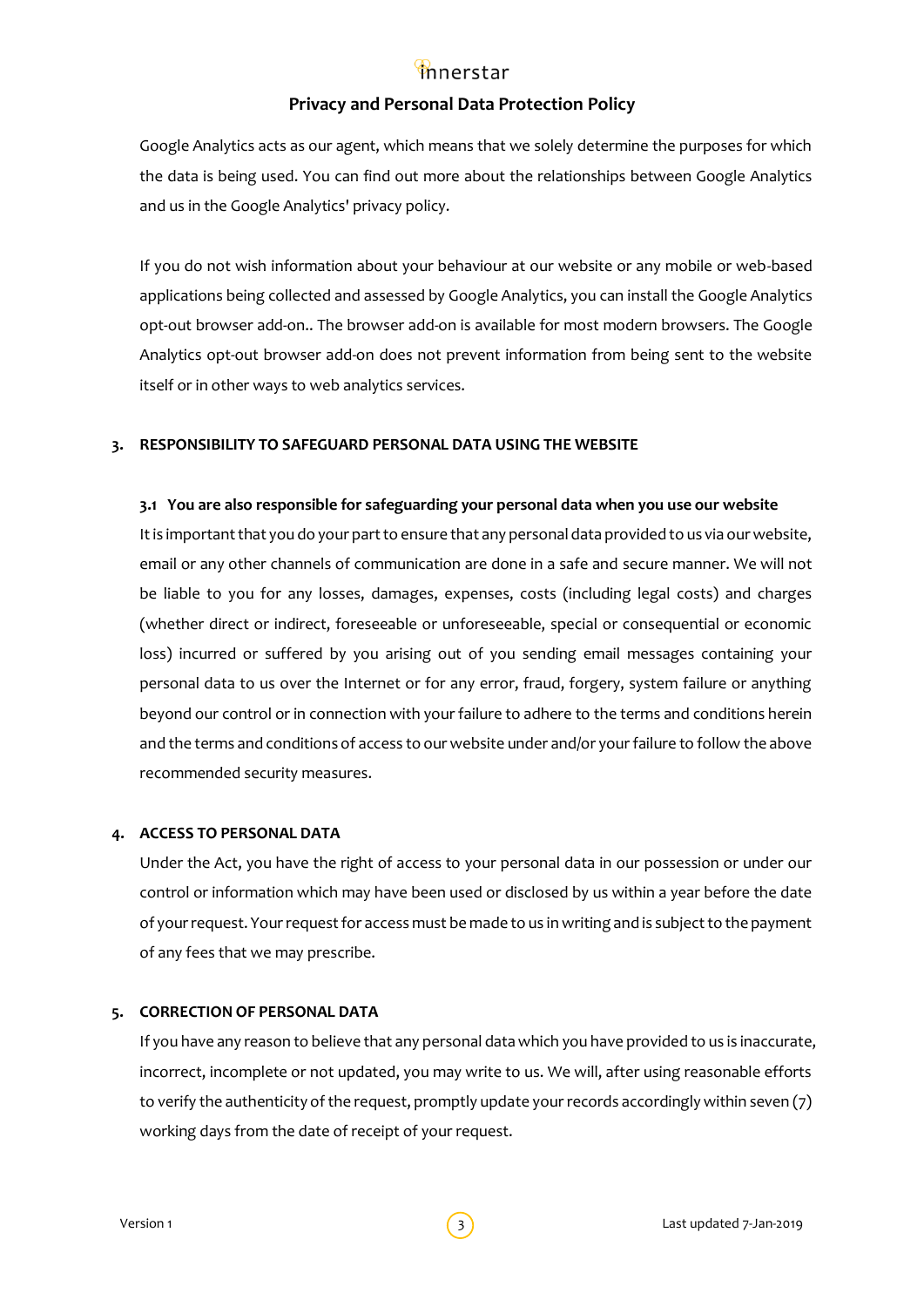## **Privacy and Personal Data Protection Policy**

## **6. RETENTION OF PERSONAL DATA**

Your personal data will be retained by us for as long as the original purposes or the legal or business purposes for which your personal data was collected continue. If retention is no longer necessary, we will use reasonable efforts to delete, destroy or de-identify your personal data unless retention of the same is required to satisfy legal or regulatory requirements or to protect our interests or in accordance with our policies.

## **7. WAYS IN WHICH PERSONAL DATA MAY BE COLLECTED**

- **7.1 Personal data may be collected from you through our website in a variety of ways, including but not limited to the following:**
	- when you make a donation to us;
	- when you volunteer or participate in any programmes
	- when you participate in any survey conducted by us.

## **7.2 Apart from the website, we may also collect personal data from you, or personal data on you may be received by us, through other means, including but not limited to the following:**

- when you make a donation to us;
- when you volunteer or participate in any programmes
- when you participate in any survey conducted by us.

This is not an exhaustive list. In the event that we collect any personal data on you for any reason, or through any means, any such collection and use of your personal data will be subject to this Policy.

#### **8. USE OF PERSONAL DATA COLLECTED**

Without prejudice to any other provision of this Privacy Policy, any personal data collected through our website or otherwise will be used and/or disclosed by us for any one or more of the following purposes:

- (a) to respond to your requests and queries;
- (b) to verify and process your personal particulars;
- (c) to process donations made by you (offline or online), including effecting payment;
- (d) to communicate with you;
- (e) to enforce our legal rights and remedies under this Privacy Policy and the Terms of Use;
- (f) for marketing research, user profile and statistical analysis;
- (g) to send you information, updates in relation to our programmes and donation campaigns